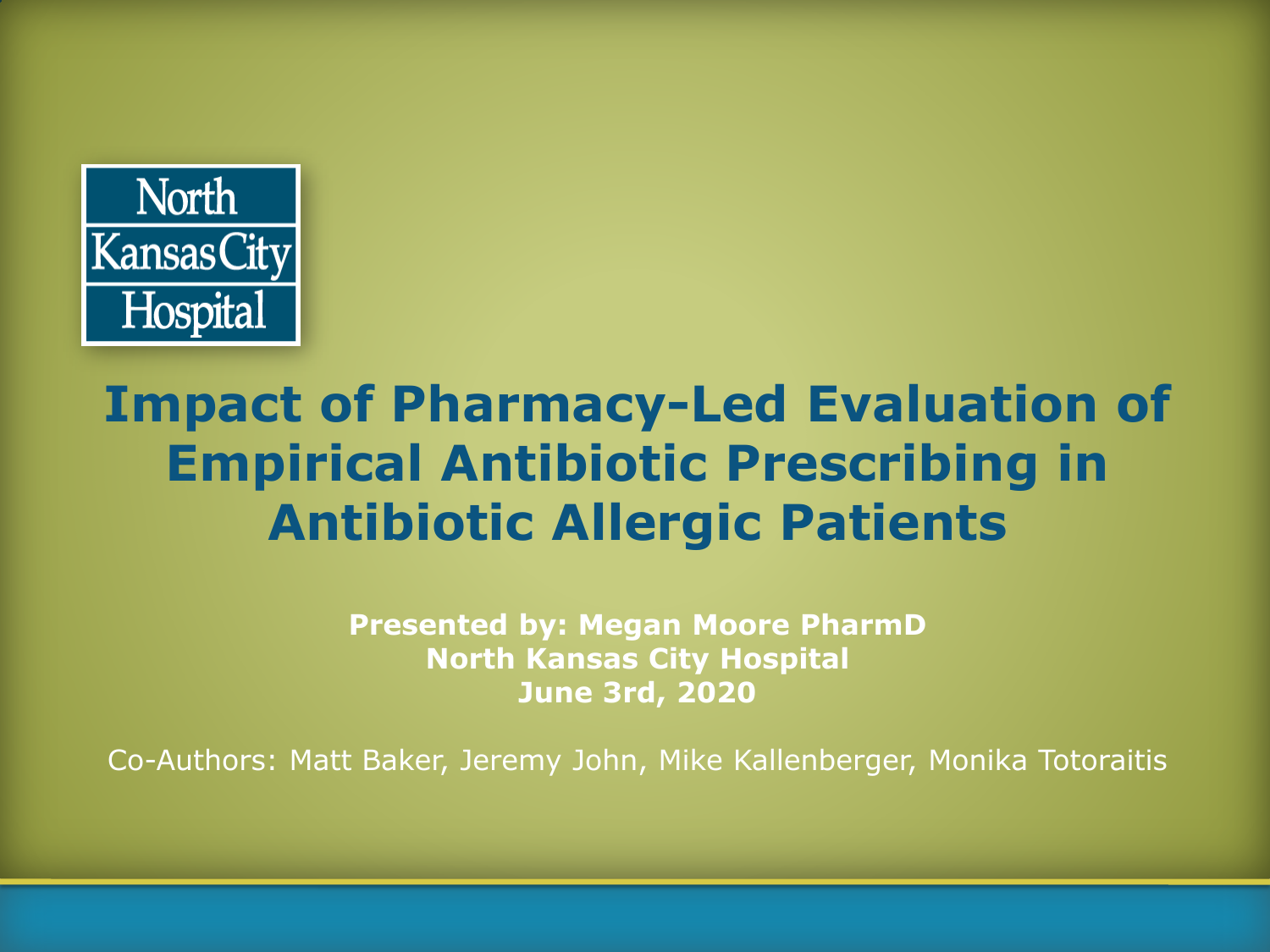



### The speaker has no actual or potential conflict of interest in relation to this presentation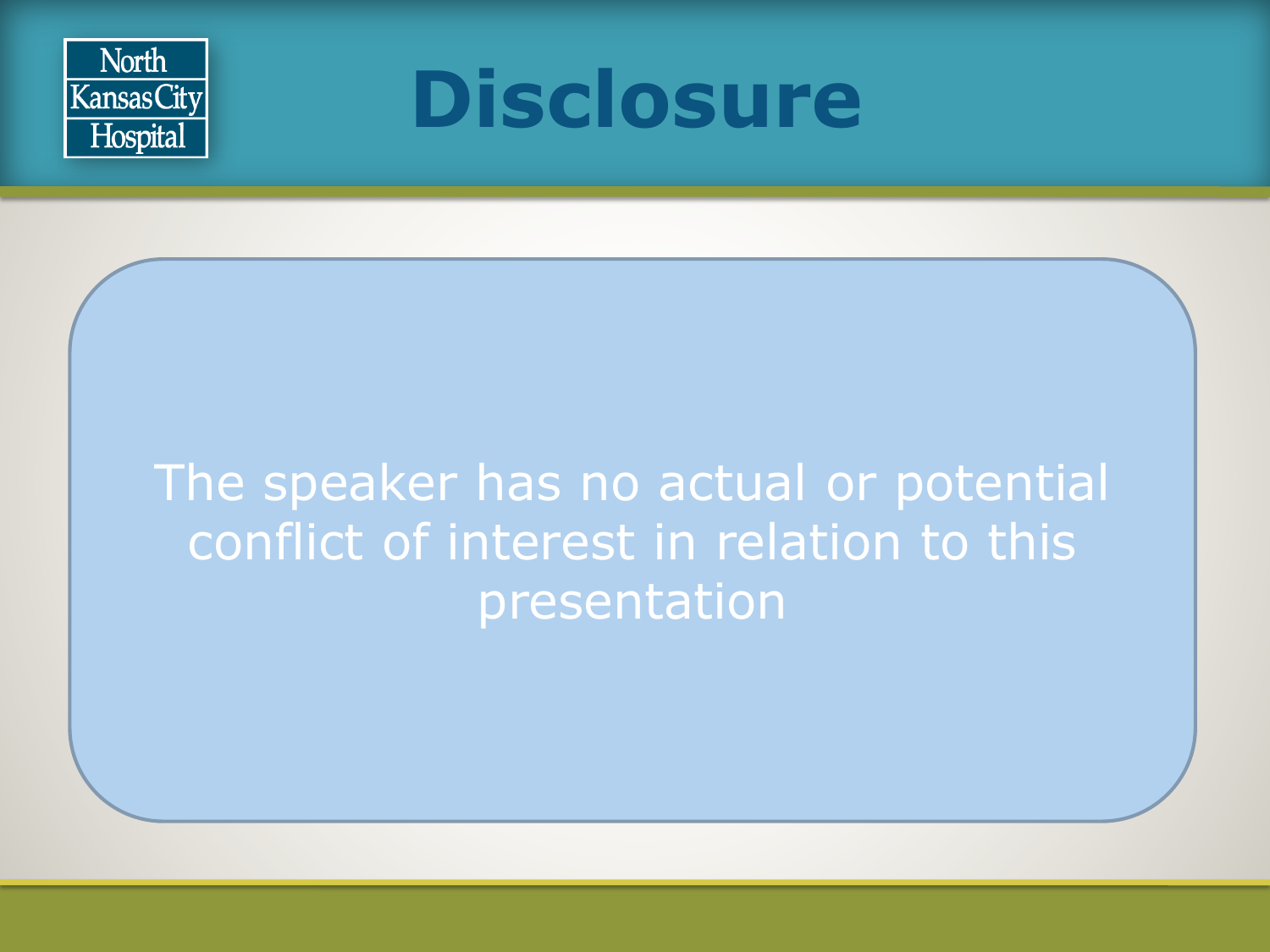



### Describe the impact of pharmacist led allergy clarification on alternative antibiotic prescribing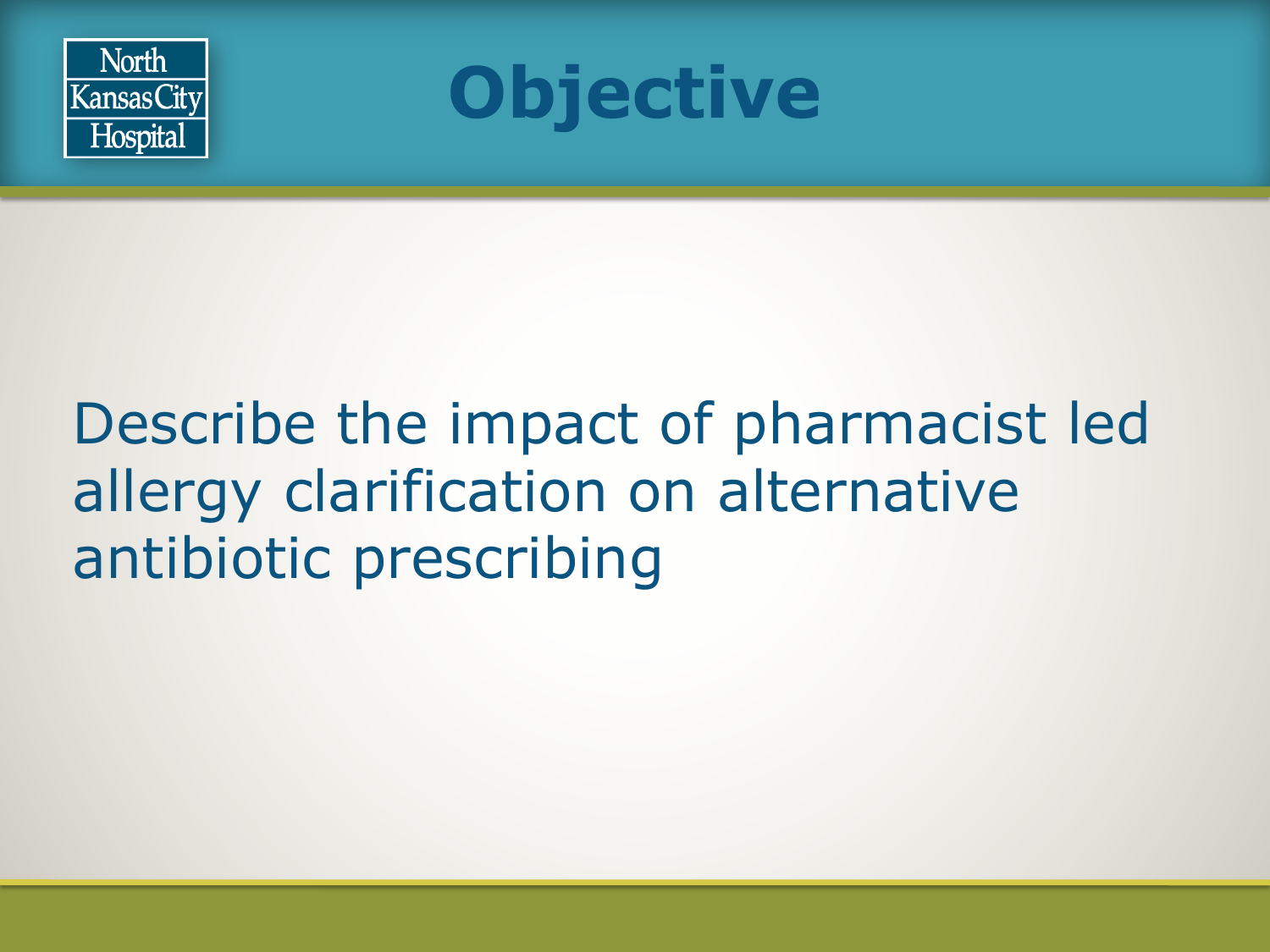

## **Alternative Antibiotics**

Aztreonam Clindamycin Ertapenem Levofloxacin Meropenem Vancomycin

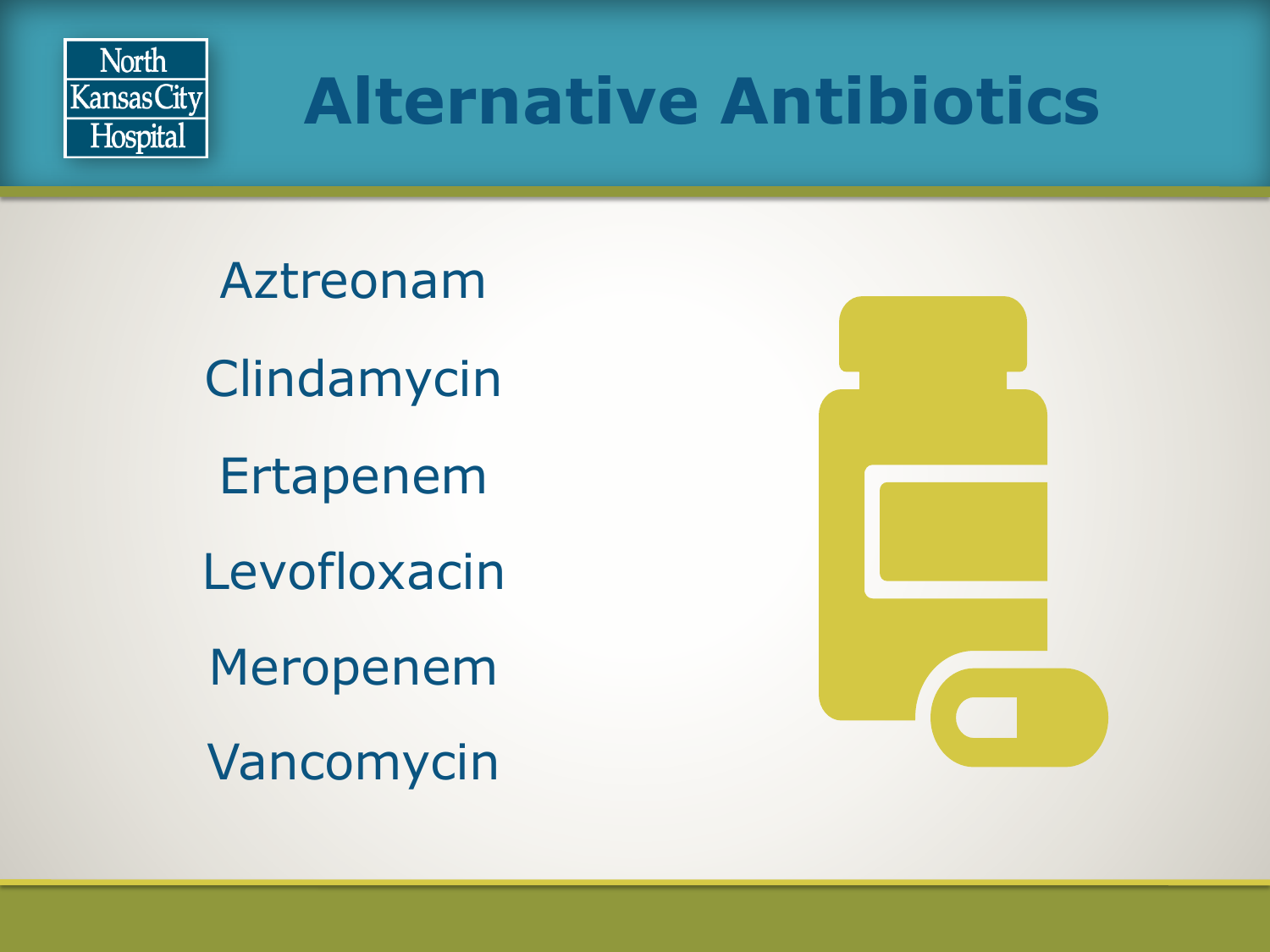![](_page_4_Picture_0.jpeg)

# **Background**

Hospitalized patients are labeled with a beta-lactam allergy

Avoidance of first line antimicrobials

Lack of accurate or complete allergy documentation

### **Alternative Antibiotic Prescribing**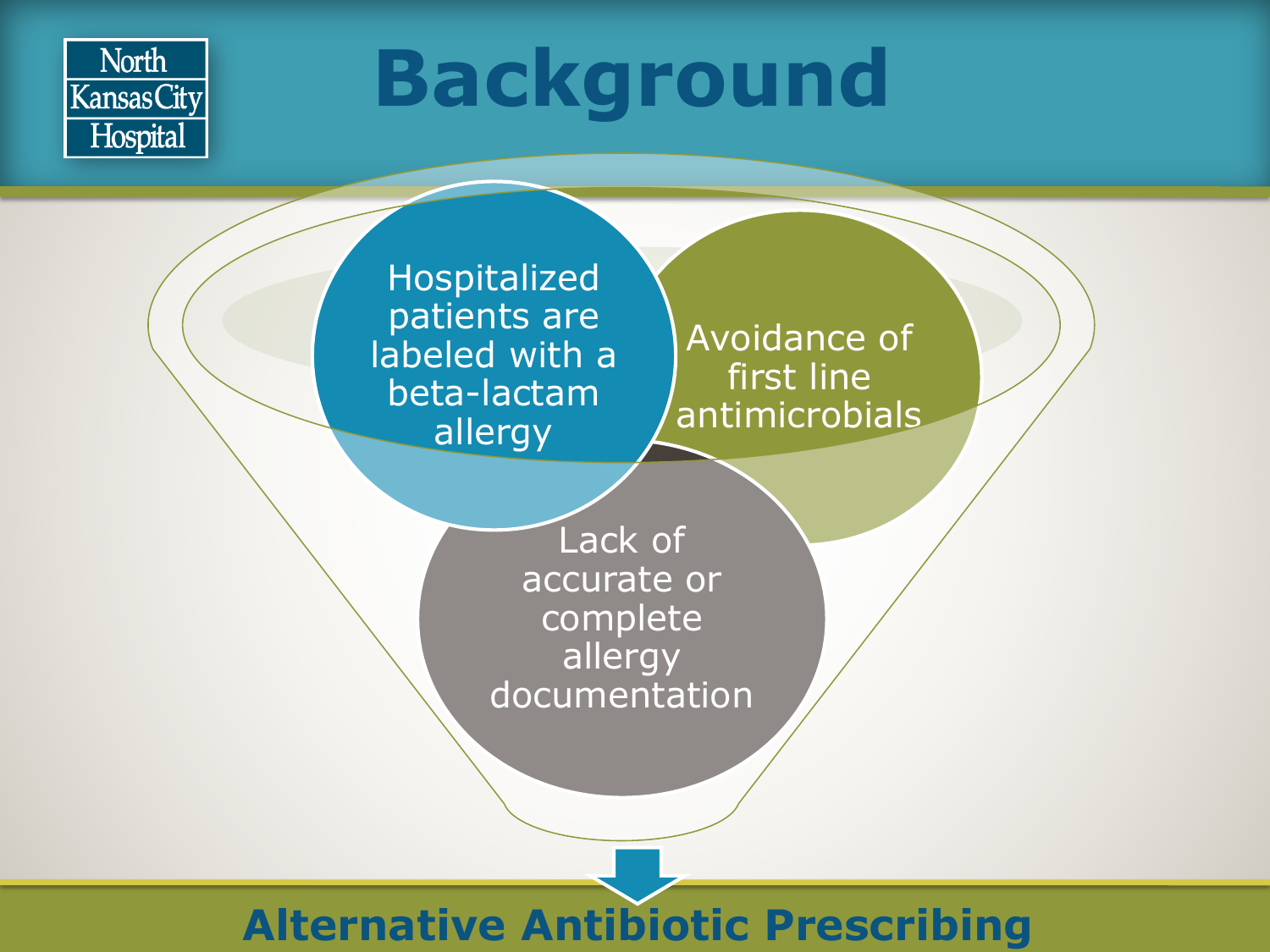![](_page_5_Figure_0.jpeg)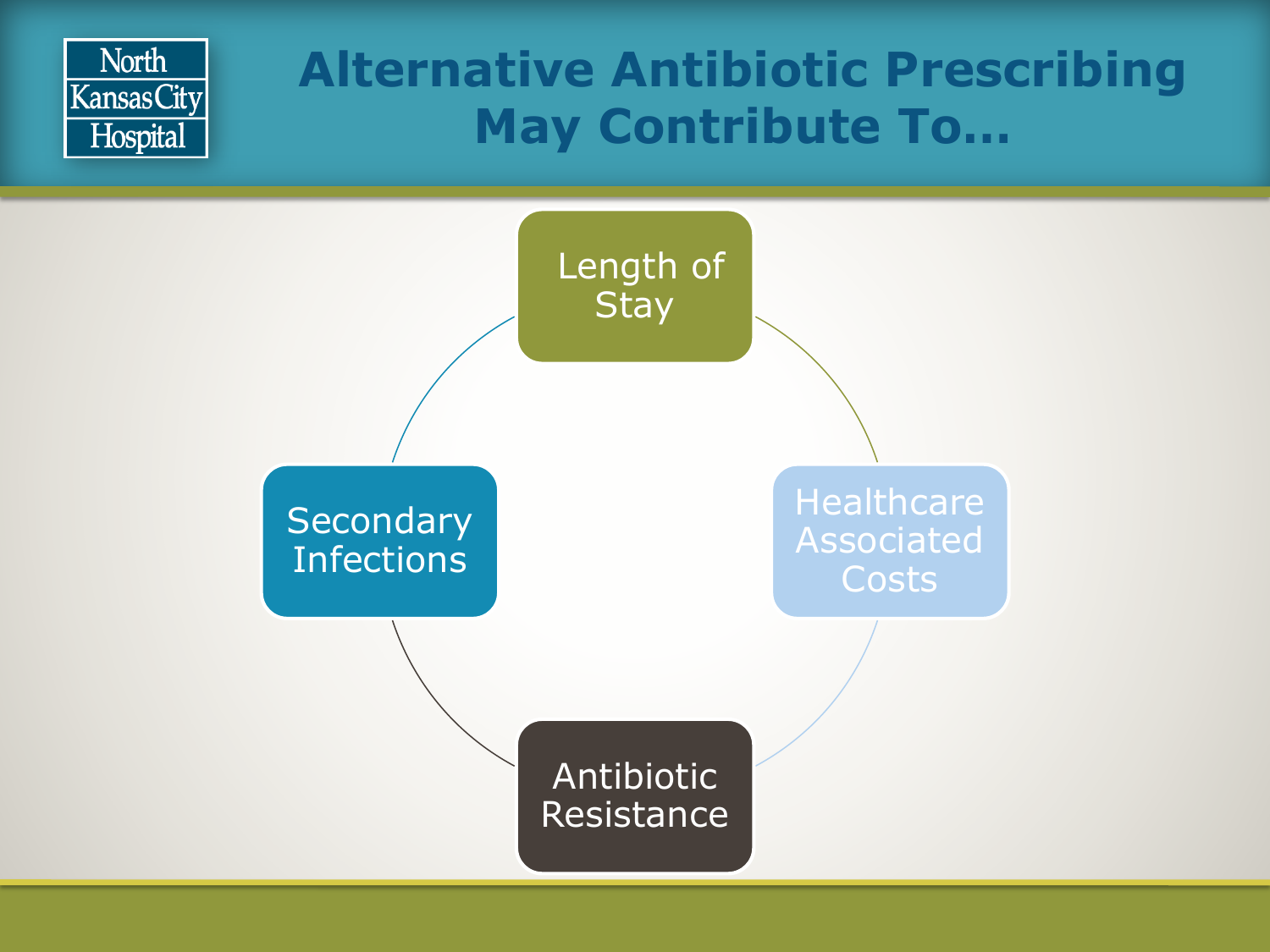![](_page_6_Picture_0.jpeg)

**Outcomes**

### Primary

Frequency with which alternative antibiotics were changed following pharmacist collection of allergy history

**Secondary** – Safety following Beta-lactam – Time to antibiotic change – Number of allergy profiles updated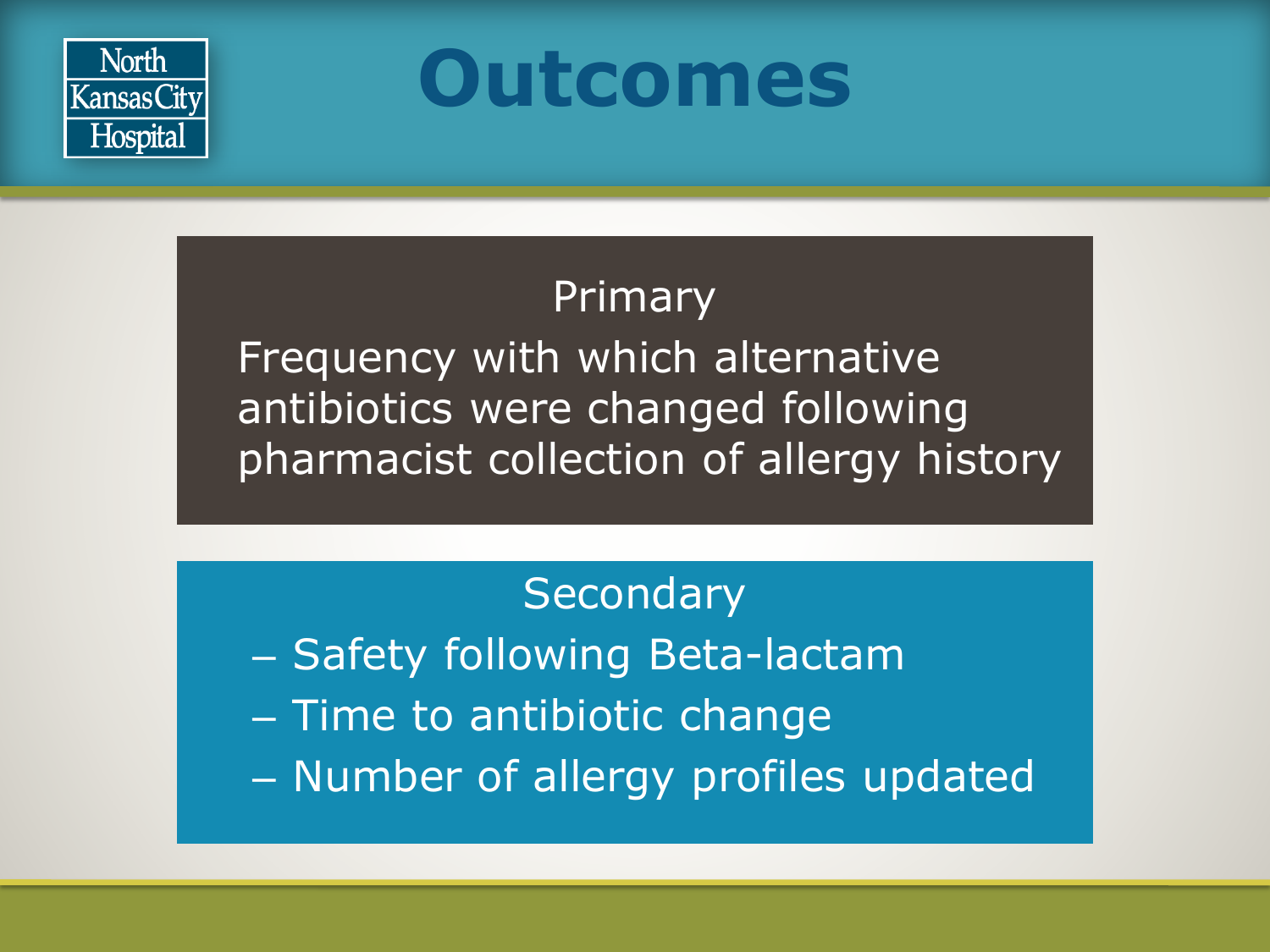![](_page_7_Picture_0.jpeg)

# **Inclusion Criteria**

![](_page_7_Picture_2.jpeg)

### Prescribed an alternative antibiotic

Documented penicillin or cephalosporin allergy

 $\geq$  18 years of age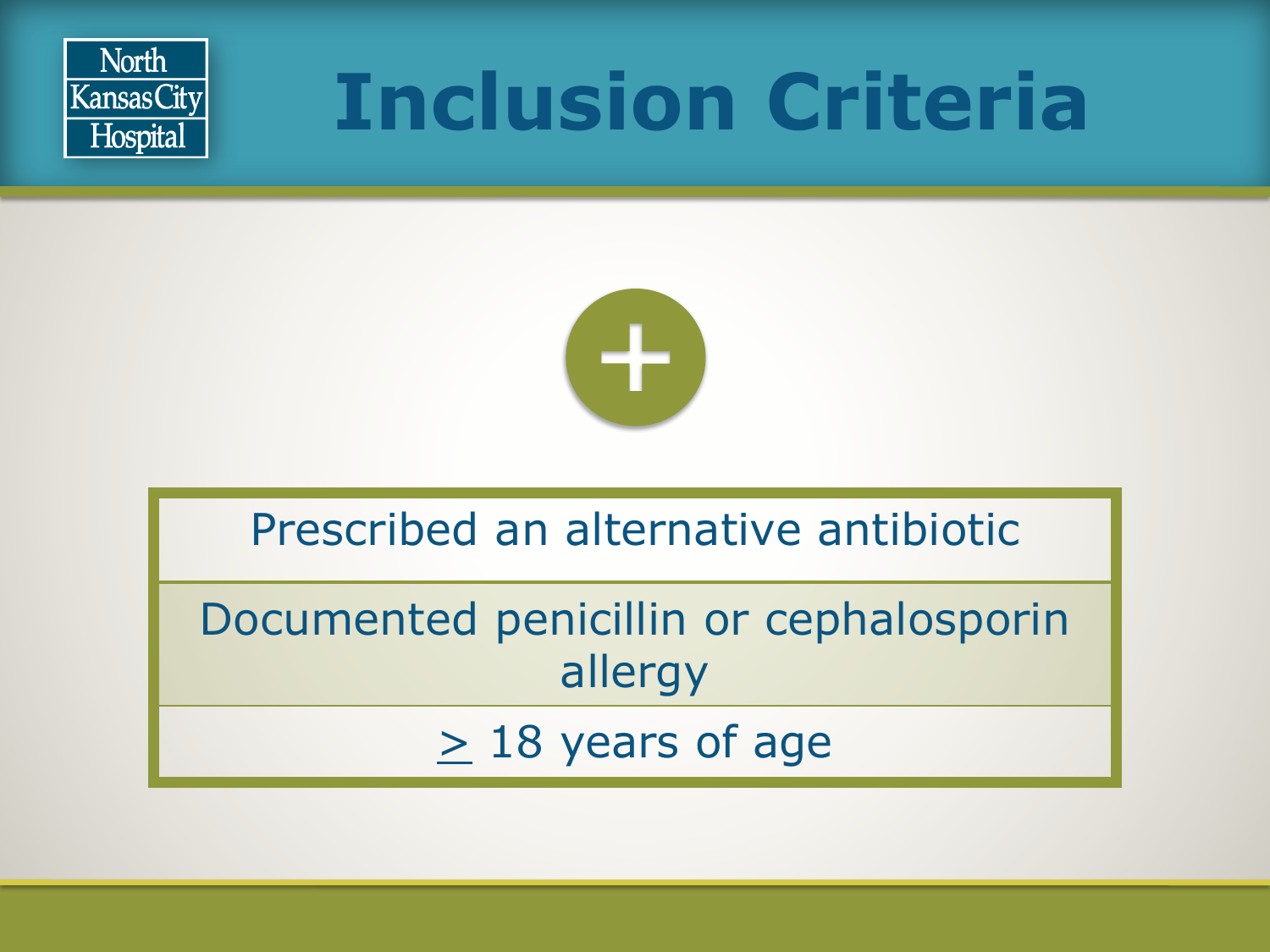![](_page_8_Picture_0.jpeg)

# **Exclusion Criteria**

![](_page_8_Picture_2.jpeg)

Antibiotic indicated for surgical prophylaxis

Suspicion for ESBL or MRSA

Pregnant or breastfeeding

Antibiotic initiated at an outside facility

ESBL: extended-spectrum beta lactamase, MRSA: Methicillin-resistant Staphylococcus aureus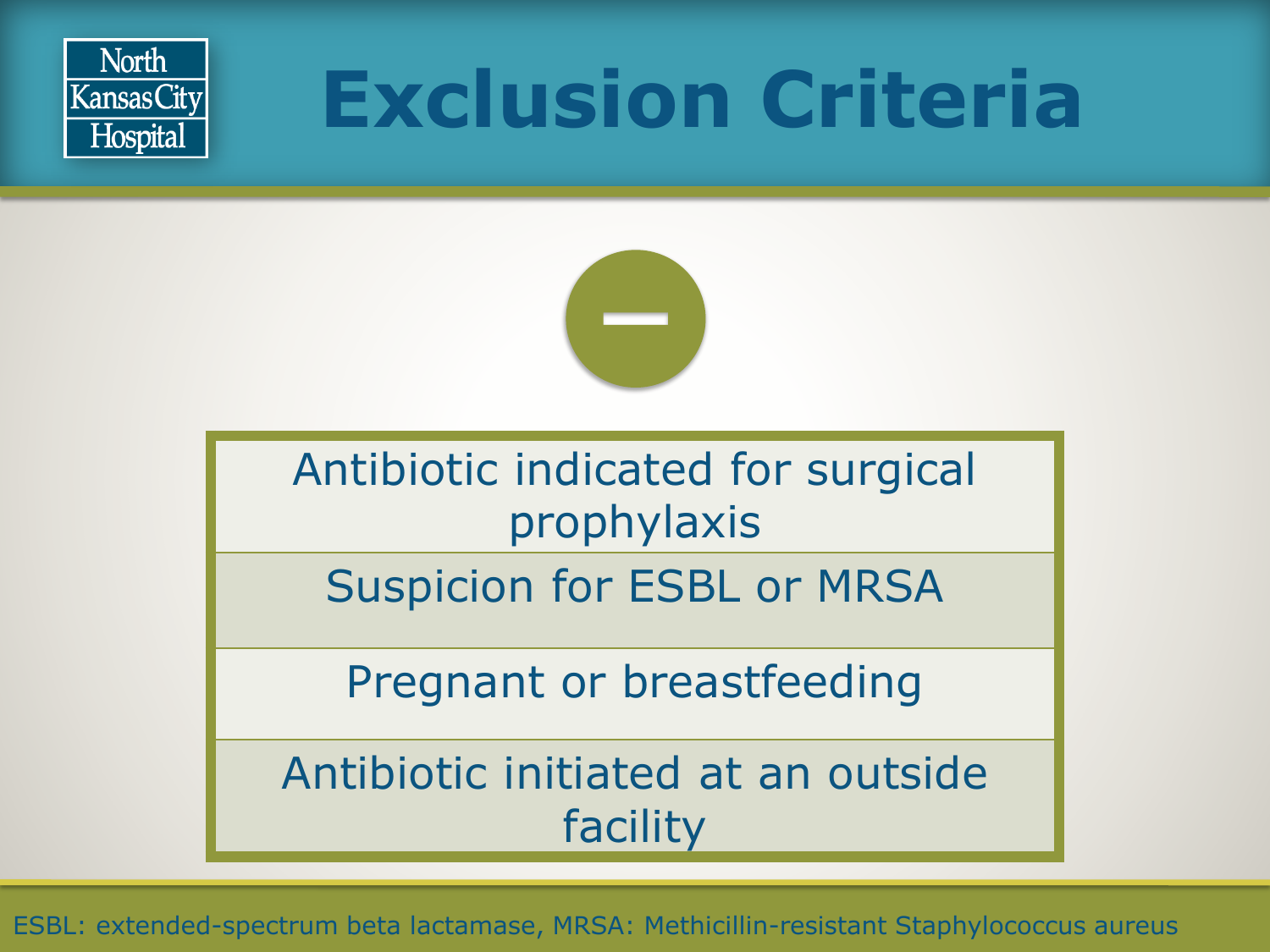![](_page_9_Picture_0.jpeg)

![](_page_9_Picture_1.jpeg)

Pre-Intervention Assessment 12/1/18-2/28/19

Pharmacist **Education** 

Post-Intervention Assessment 12/1/19-2/29/20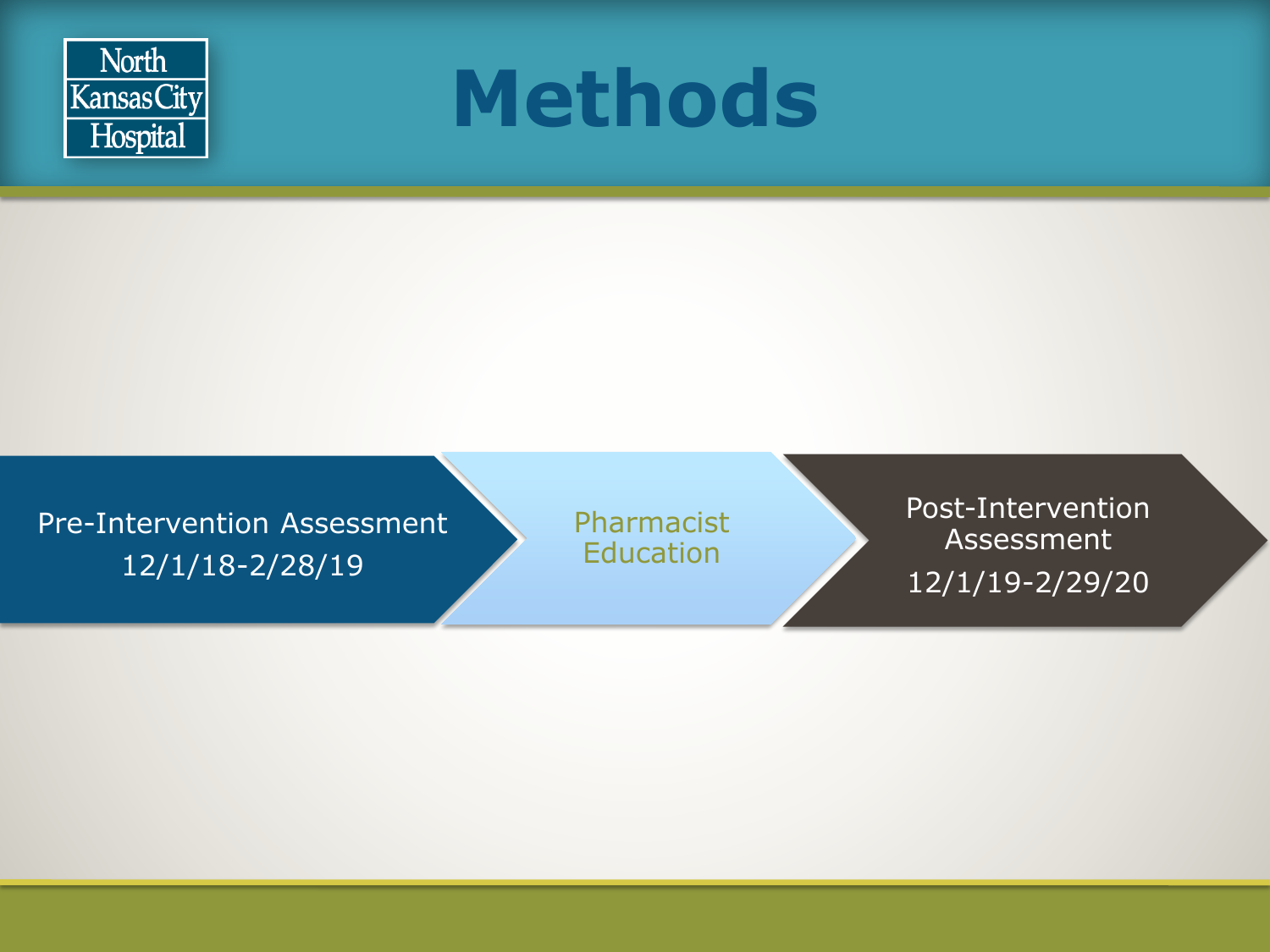![](_page_10_Picture_0.jpeg)

## **Pharmacist Education**

![](_page_10_Figure_2.jpeg)

Cross Reactivity Pharmacist Reference

Allergy assessment flow chart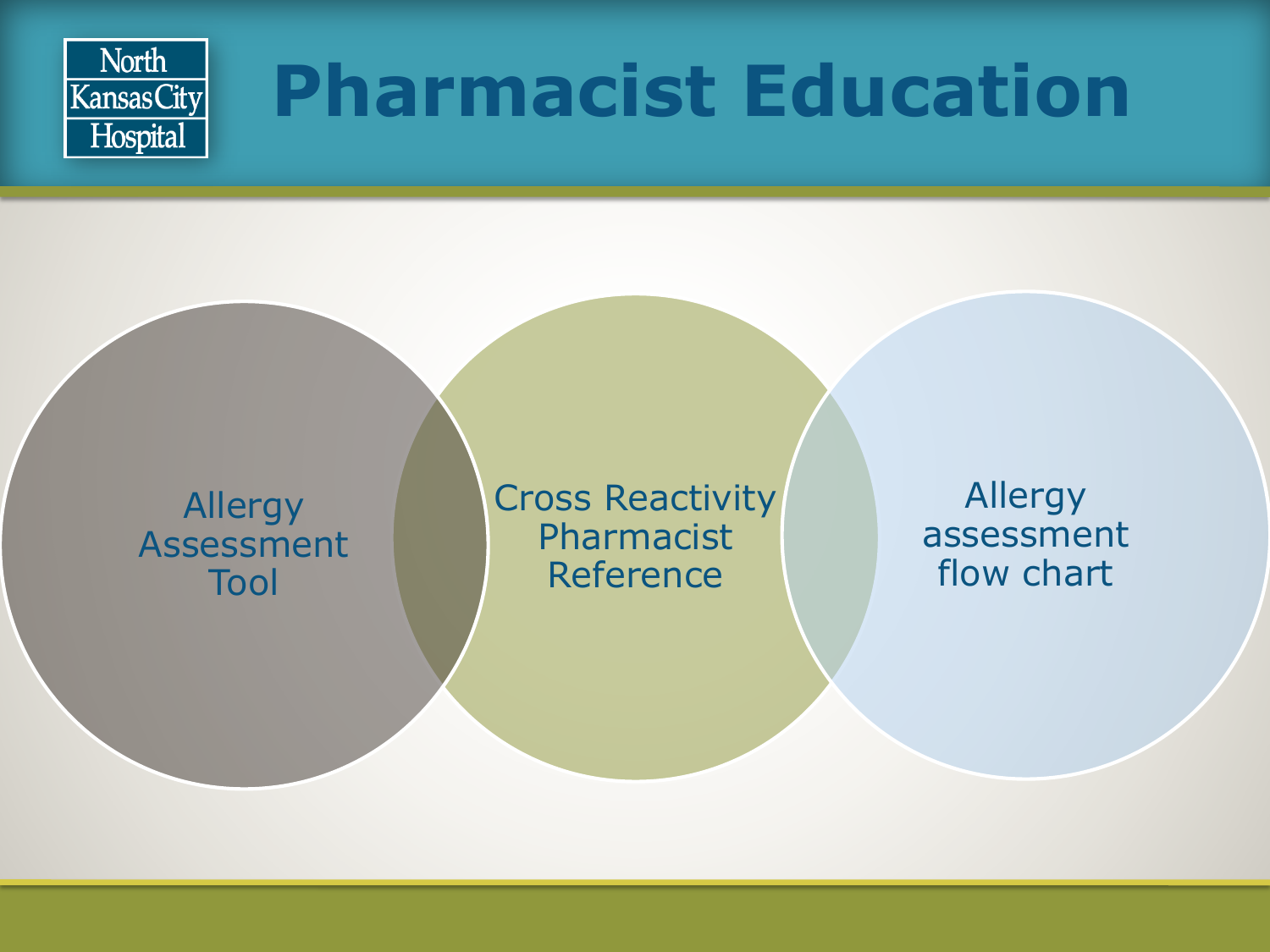![](_page_11_Picture_0.jpeg)

### **Allergy Assessment Tool**

### • Patient Profile Assessment

- Inpatient history
- Outpatient history
- Allergy History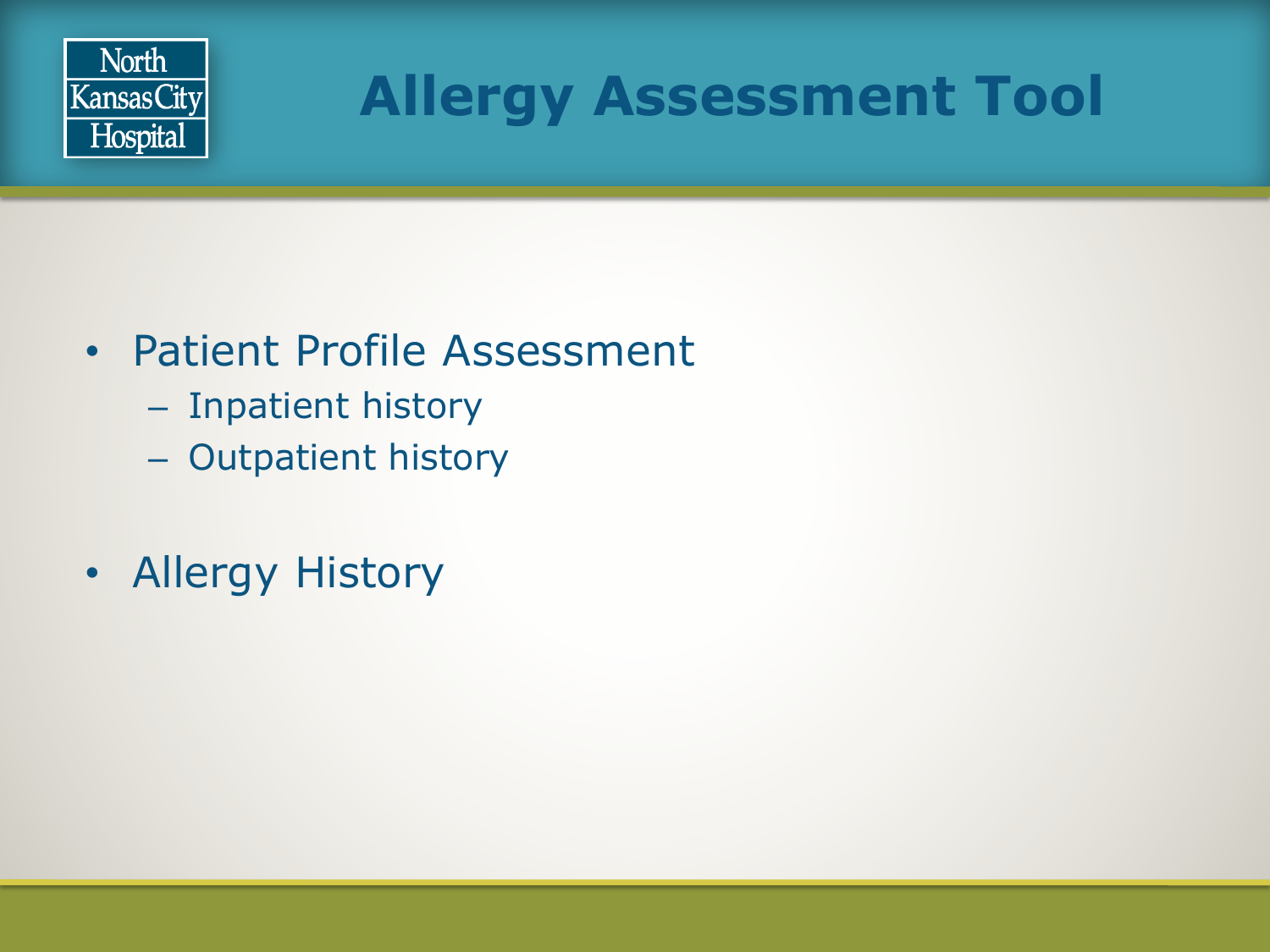![](_page_12_Picture_0.jpeg)

### **Cross Reactivity Pharmacist Reference**

|                                             | <b>AGENT</b> | <b>AGENTS WITH SIMILAR SIDE CHAINS</b> |              |                                                     |             |                         |            |
|---------------------------------------------|--------------|----------------------------------------|--------------|-----------------------------------------------------|-------------|-------------------------|------------|
| <b>Penicillins</b>                          | Amoxicillin  | Ampicillin                             | Cefaclor     | Cefadroxil                                          | Cefprozil   | Cephalexin              |            |
|                                             | Ampicillin   | Amoxicillin                            | Cefaclor     | Cefadroxil                                          | Cefprozil   | Cephalexin              |            |
|                                             | Penicillin G | Cefoxitin                              |              |                                                     |             |                         |            |
| 1 <sup>st</sup> Generation<br>Cephalosporin | Cephalexin   | Amoxicillin                            | Ampicillin   | Cefaclor                                            | Cefadroxil  | Cefprozil               |            |
|                                             | Cefaclor     | Amoxicillin                            | Ampicillin   | Cefadroxil                                          | Cefprozil   | Cephalexin              |            |
| 2 <sup>nd</sup> Generation                  | Cefprozil    | Amoxicillin                            | Ampicillin   | Cefaclor                                            | Cefadroxil  | Cephalexin              |            |
| Cephalosporin                               | Cefdinir     | Cefixime                               |              |                                                     |             |                         |            |
|                                             | Cefuroxime   | Cefoxitin                              | Cefotaxime   |                                                     |             |                         |            |
|                                             | Cefoxitin    | Cefuroxime                             | Penicillin G |                                                     |             |                         |            |
|                                             | Cefixime     | Cefdinir                               | Ceftolozane  | Ceftaroline                                         |             |                         |            |
| 3 <sup>rd</sup> Generation<br>Cephalosporin | Cefotaxime   | Cefditoren                             | Cefepime     | Cefpodoxime                                         | Ceftriaxone | Ceftazidime             | Cefuroxime |
|                                             | Ceftazadime  | Aztreonam                              | Ceftaroline  |                                                     |             |                         |            |
|                                             | Ceftriaxone  | Cefditoren                             | Cefepime     | Cefotaxime                                          | Cefpodoxime |                         |            |
|                                             | Cefpodoxime  | Cefditoren                             | Cefepime     | Cefotaxime                                          | Ceftriaxone |                         |            |
| 4 <sup>th</sup> Generation                  | Cefepime     | Cefditoren                             | Cefotaxime   | Cefpodoxime                                         | Ceftriaxone | Cefuroxime              |            |
| Cephalosporin                               |              |                                        |              |                                                     |             |                         |            |
|                                             |              |                                        |              |                                                     |             |                         |            |
| 5 <sup>th</sup> Generation                  | Ceftolozane  | Aztreonam                              | Ceftazidime  |                                                     |             |                         |            |
| Cephalosporin                               |              |                                        |              |                                                     |             |                         |            |
| Monobactam                                  | Aztreonam    | Ceftazidime                            | Ceftolozane  |                                                     |             |                         |            |
|                                             |              |                                        |              | <b>CONTRACTOR</b><br>$CD = 1 + Dl$<br>$\sim$ $\sim$ |             | $2040 - 7(2) 2226 4707$ |            |

Chaudhry SB et al. *Pharmacy.* 2019; 7(3): 2226-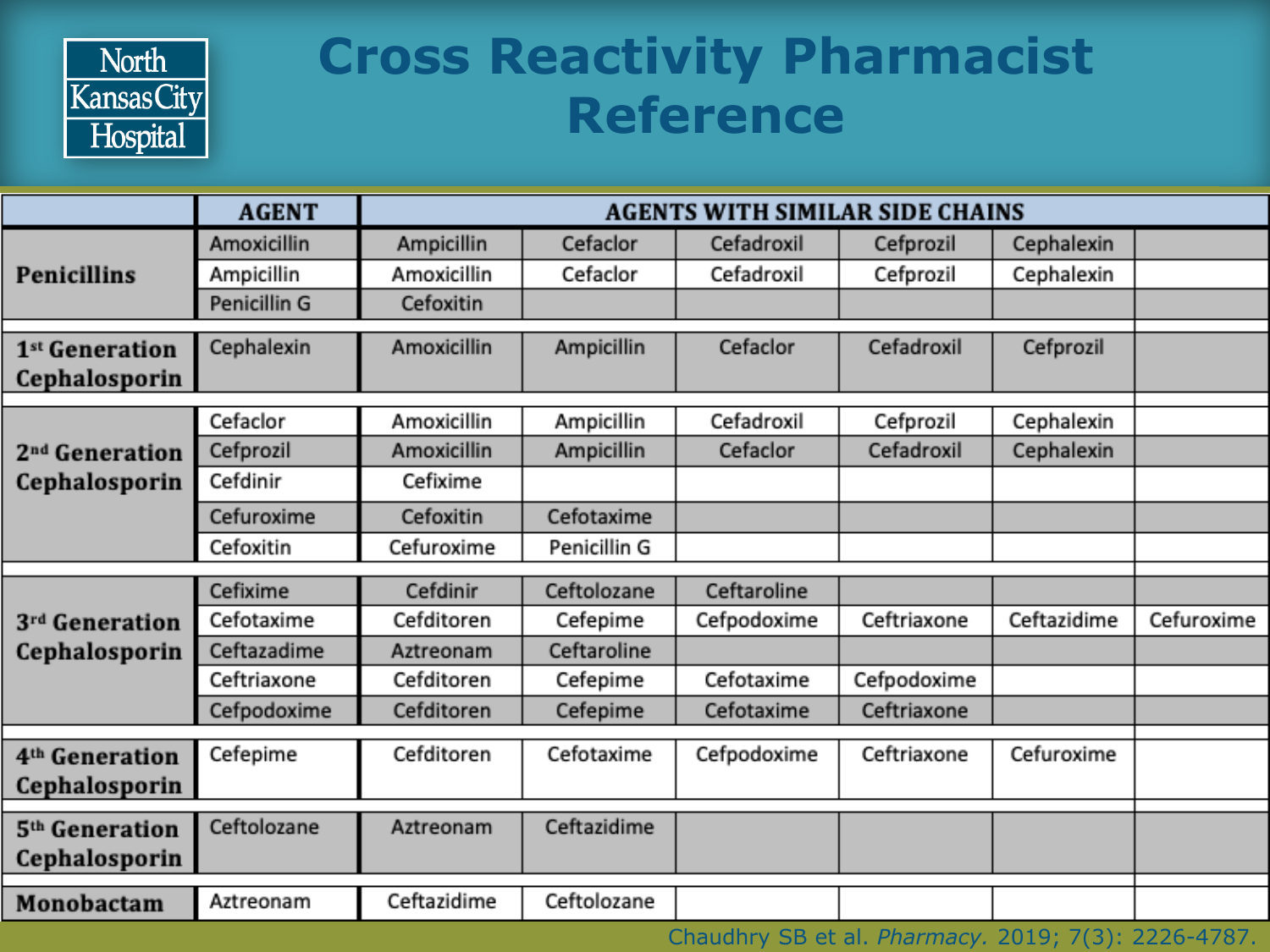#### **B-lactam Allergy Assessment**

![](_page_13_Figure_1.jpeg)

#### **Definitions:**

DRESS-drug rash with eosinophilia and systemic symptoms

DISH-diffuse idiopathic skeletal hyperostosis Non-beta-lactam: aminoglycosides, vancomycin, daptomycin, linezolid, clindamycin,

fluoroguinolones, macrolides, sulfamethoxazoletrimethoprim, and tetracyclines

Beta-lactam antibiotics: penicillins, cephalosporins, monobactams, carbapenems

#### No history of other beta-lactam use:

B-lactam with dissimilar side chain **OR** Non-B-lactam antibiotic

#### History of beta-lactam use:

Okay to administer previously tolerated beta-lactam antibiotic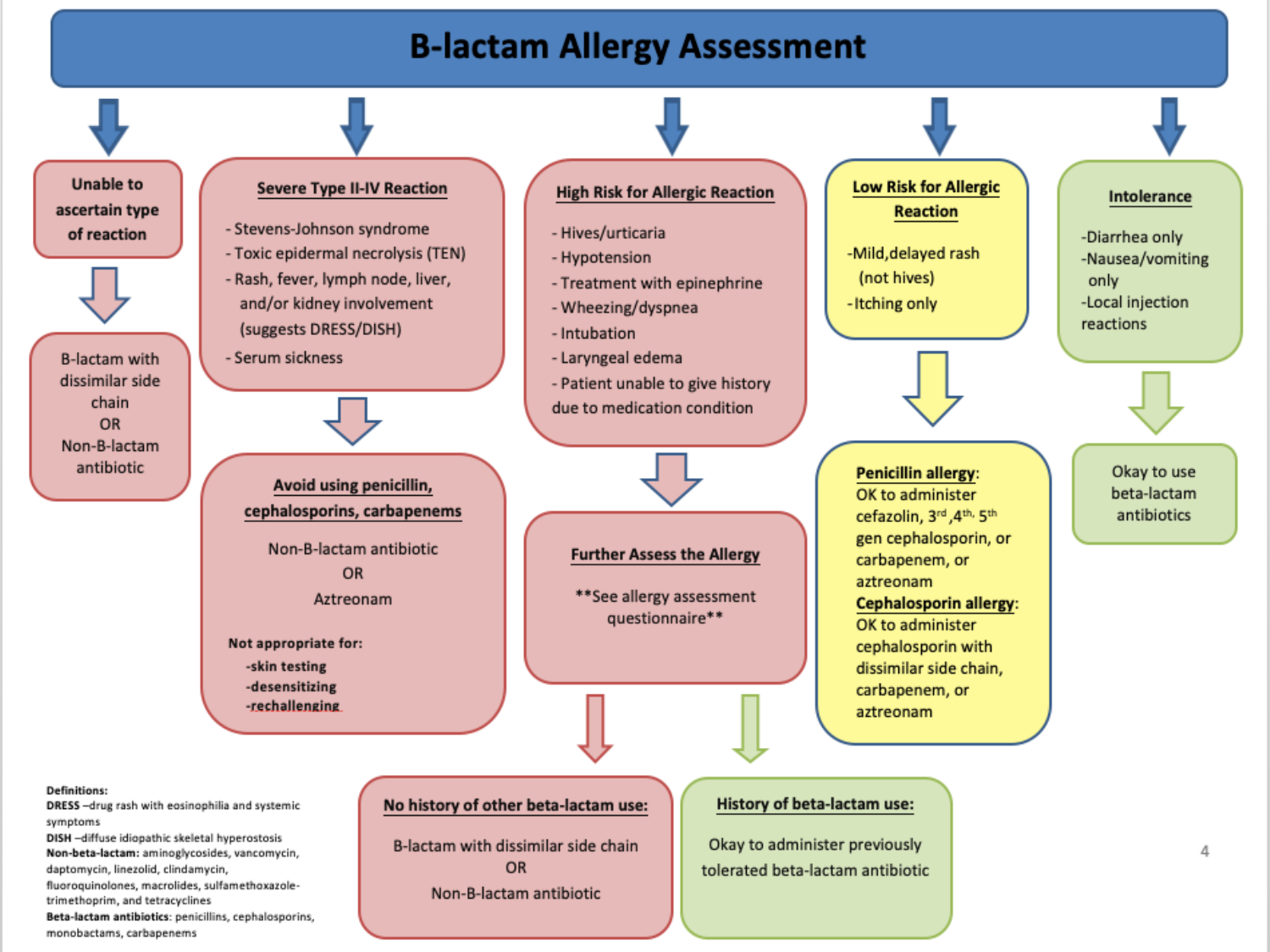![](_page_14_Picture_0.jpeg)

### **Demographics**

| <b>Characteristic</b>                                                   | <b>Pre-Intervention</b><br>$N = 50$ | <b>Post-Intervention</b><br>$N = 50$      | <b>P Value</b> |
|-------------------------------------------------------------------------|-------------------------------------|-------------------------------------------|----------------|
| Female $n,(% )$                                                         | 32(64)                              | 39 (78)                                   | 0.186          |
| Race $n(%)$<br>Caucasian<br><b>African American</b><br>Other<br>Unknown | 45 (90)<br>2(4)<br>2(4)<br>1(2)     | 42 (84)<br>4(8)<br>4(8)<br>$\overline{0}$ |                |
| <b>Average Age</b><br>(years)                                           | 66,78                               | 69.26                                     | 0.442          |
| <b>Infectious Diseases</b><br>Consult $n(%)$                            | 6(12)                               | 10(20)                                    |                |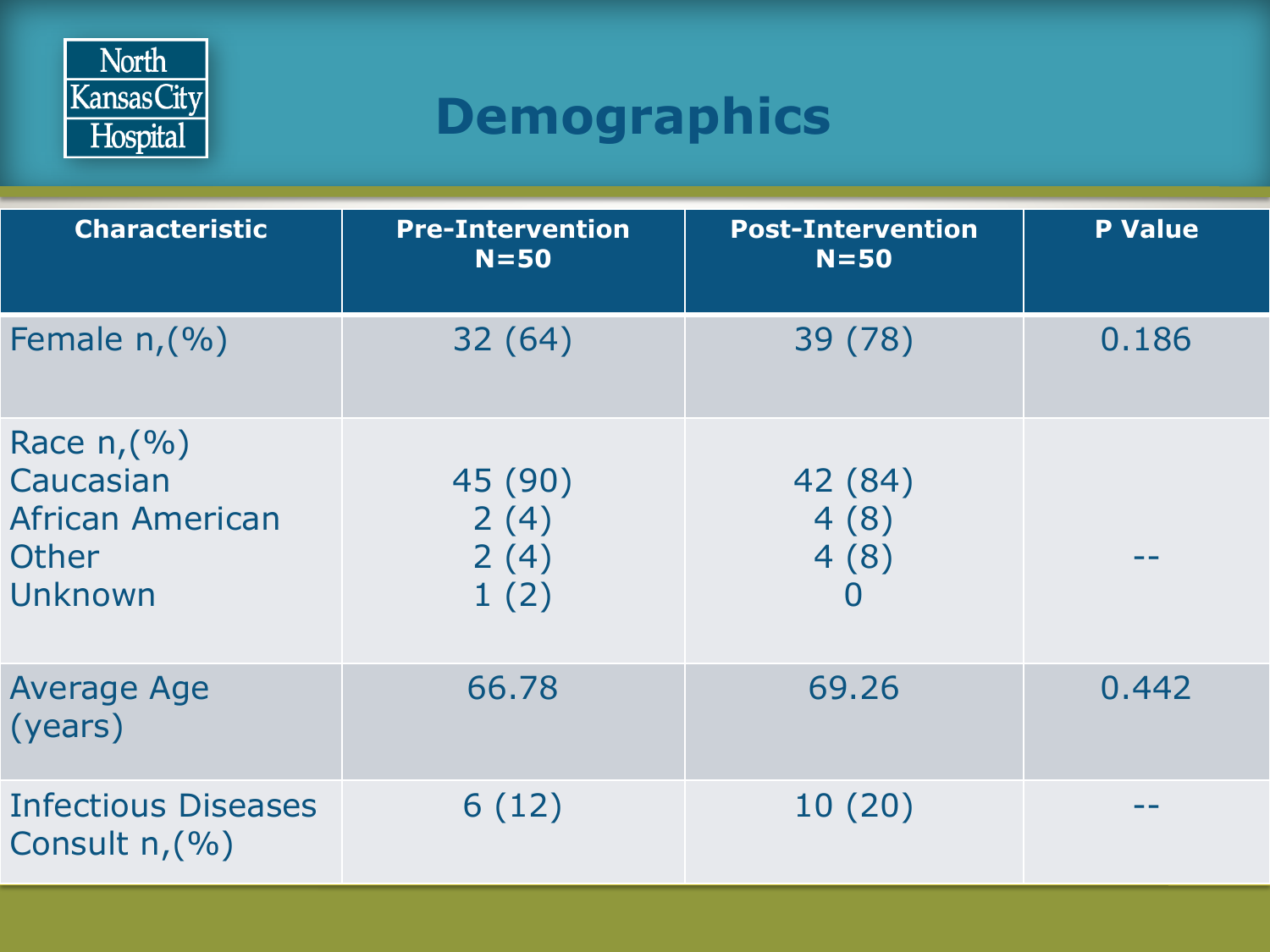![](_page_15_Picture_0.jpeg)

### **Baseline Allergy Information**

| <b>Characteristic</b><br>N, (%)                                                                                                                                                                                                 | <b>Pre-Intervention</b><br>$N = 50$                      | <b>Post-Intervention</b><br>$N = 50$                          | <b>P Value</b> |
|---------------------------------------------------------------------------------------------------------------------------------------------------------------------------------------------------------------------------------|----------------------------------------------------------|---------------------------------------------------------------|----------------|
| Type of allergy<br><b>Penicillin</b><br>1st/2nd Gen Cephalosporin<br>3rd/4th Gen Cephalosporin<br><b>Cephalosporin All</b><br>Pen + Cephalosporin 1st/2nd Gen<br>Pen + Cephalosporin 3rd/4th Gen<br>Pen + All Cephalosporin Gen | 36 (72)<br>1(2)<br>1(2)<br>1(2)<br>4(8)<br>5(10)<br>2(4) | 38 (76)<br>1(2)<br>O<br>$\overline{0}$<br>10(20)<br>O<br>1(2) |                |
| <b>Reaction Documentation</b>                                                                                                                                                                                                   | 29(58)                                                   | 21(42)                                                        | 0.230          |
| History of IV Beta-Lactam                                                                                                                                                                                                       | 23(46)                                                   | 32(64)                                                        | 0.070          |
| History of PO Beta-Lactam                                                                                                                                                                                                       | 14(28)                                                   | 24(48)                                                        | 0.039          |
| <b>Alternative Antibiotic Prescribed</b><br>Aztreonam<br>Clindamycin<br>Ertapenem<br><b>Levofloxacin</b><br>Meropenem<br>Vancomycin                                                                                             | 1(2)<br>3(6)<br>1(2)<br>39 (78)<br>3(6)<br>3(6)          | 6(12)<br>1(2)<br>1(2)<br>31 (62)<br>9(18)<br>2(4)             |                |

Gen: generation, IV: intravenous, PO: by mouth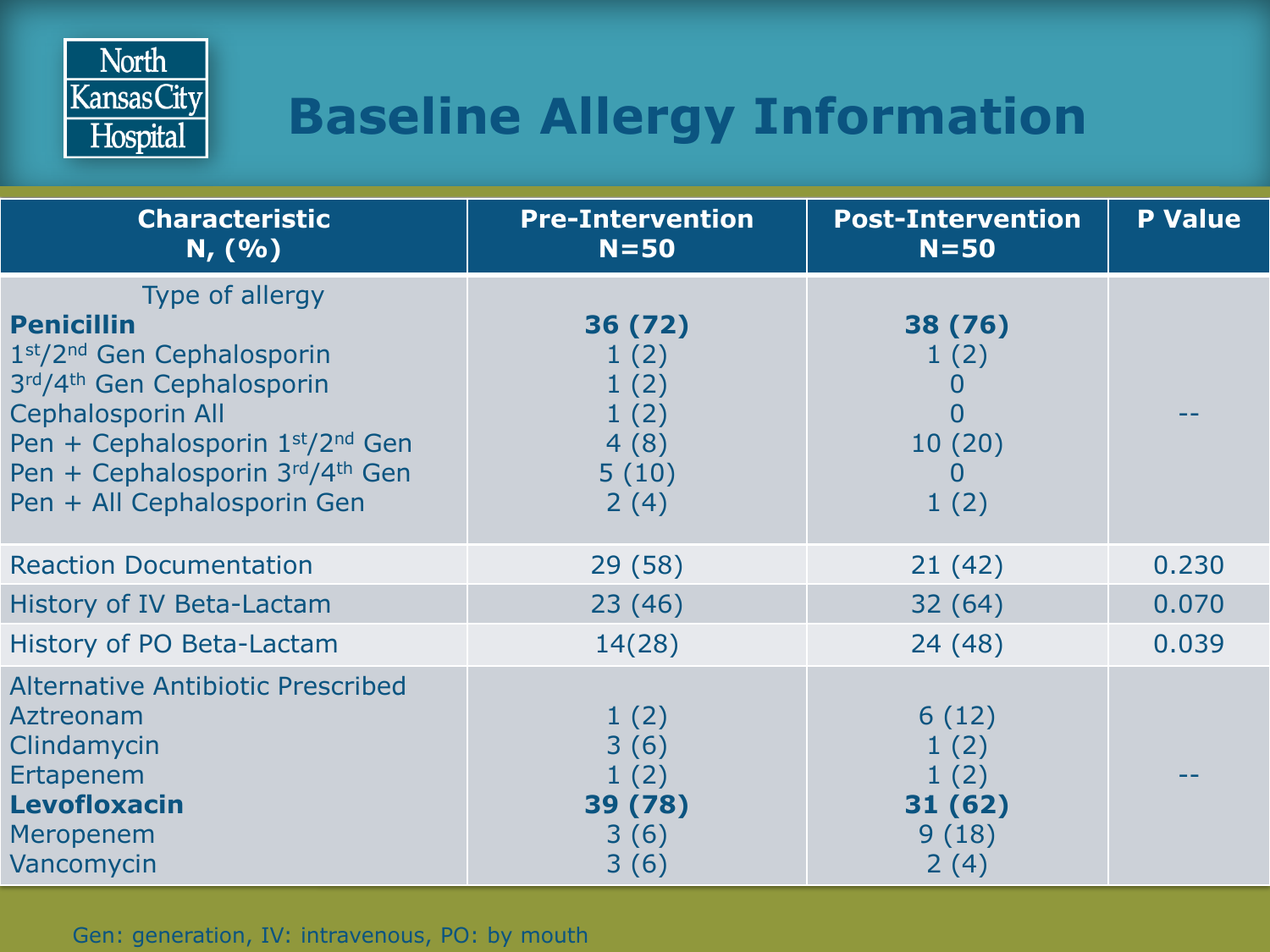![](_page_16_Picture_0.jpeg)

### **Results**

|                                                                         | <b>Pre-Intervention</b><br>$N = 50$ | <b>Post-Intervention</b><br>$N = 50$ | P<br><b>Value</b> |
|-------------------------------------------------------------------------|-------------------------------------|--------------------------------------|-------------------|
| Alternative Antibiotic Use<br>Appropriate<br>n,(%)                      | 38 (76)                             | 38 (76)                              | 1.0               |
| Opportunities for<br><b>Pharmacist Intervention</b><br>n,(%)            | 12(24)                              | 12 (24)                              |                   |
| <b>Number of Documented</b><br><b>Pharmacist Interventions</b><br>n,(%) |                                     | 4(33)                                |                   |
| <b>Average Time to</b><br><b>Antibiotic Change (Days)</b>               |                                     | 0 $(n=1)^*$                          |                   |

#### \*Intercepted upon verification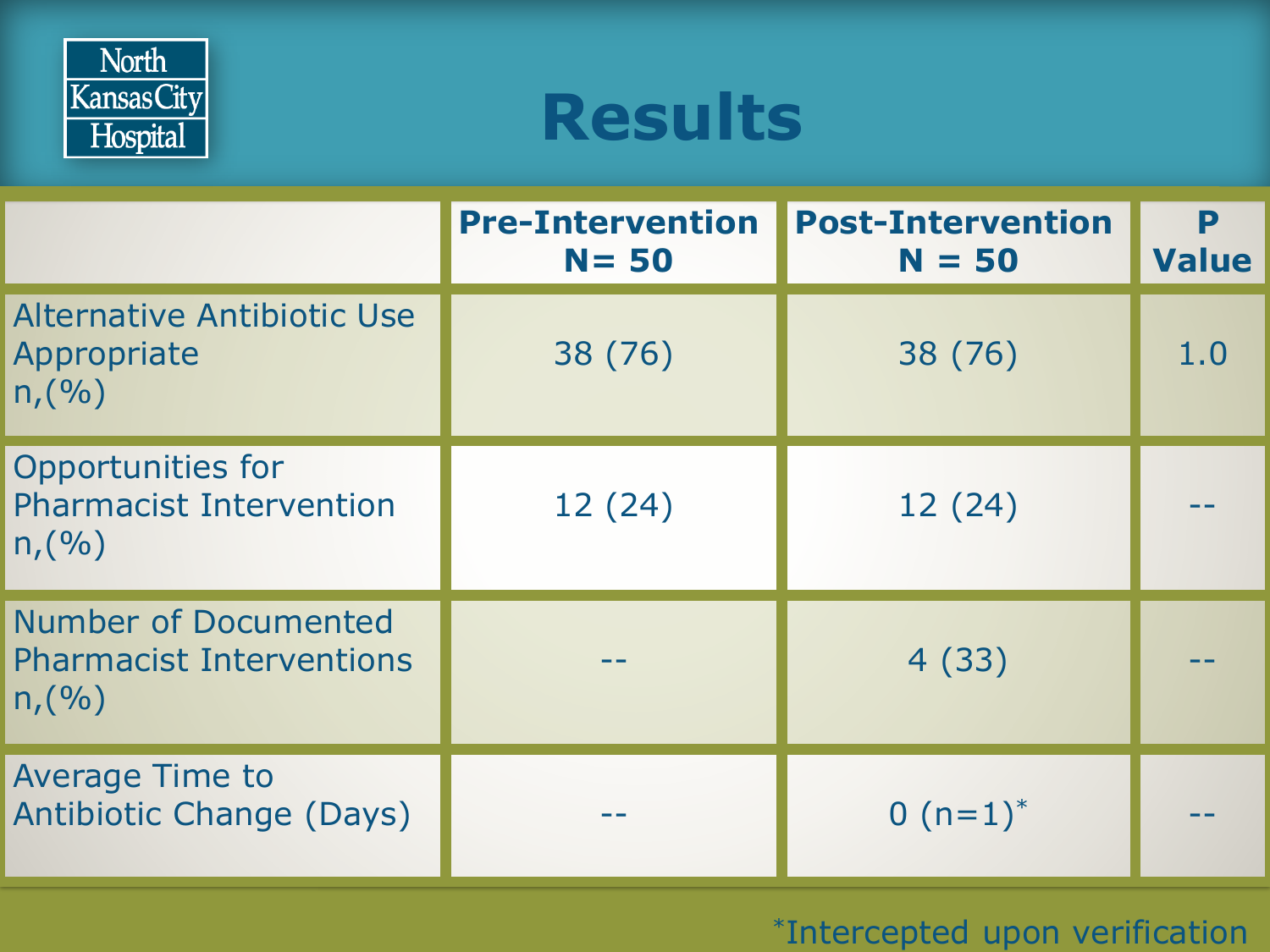![](_page_17_Picture_0.jpeg)

## **Pharmacist Interventions**

|                                                      | <b>Pre-Intervention   Post-Intervention</b> |
|------------------------------------------------------|---------------------------------------------|
| <b>Total Documented Pharmacist</b><br>Interventions  | 21                                          |
| <b>Changes From Alternative</b><br>Antibiotic (%)    | 10 (48)                                     |
| <b>Average Time to Antibiotic</b><br>Change (Days)   | 0.9                                         |
| <b>Number of Allergy Profiles</b><br>Updated $(\% )$ | 13 (62)                                     |
| Incidence of Adverse Drug<br><b>Reactions</b>        | 1(5)                                        |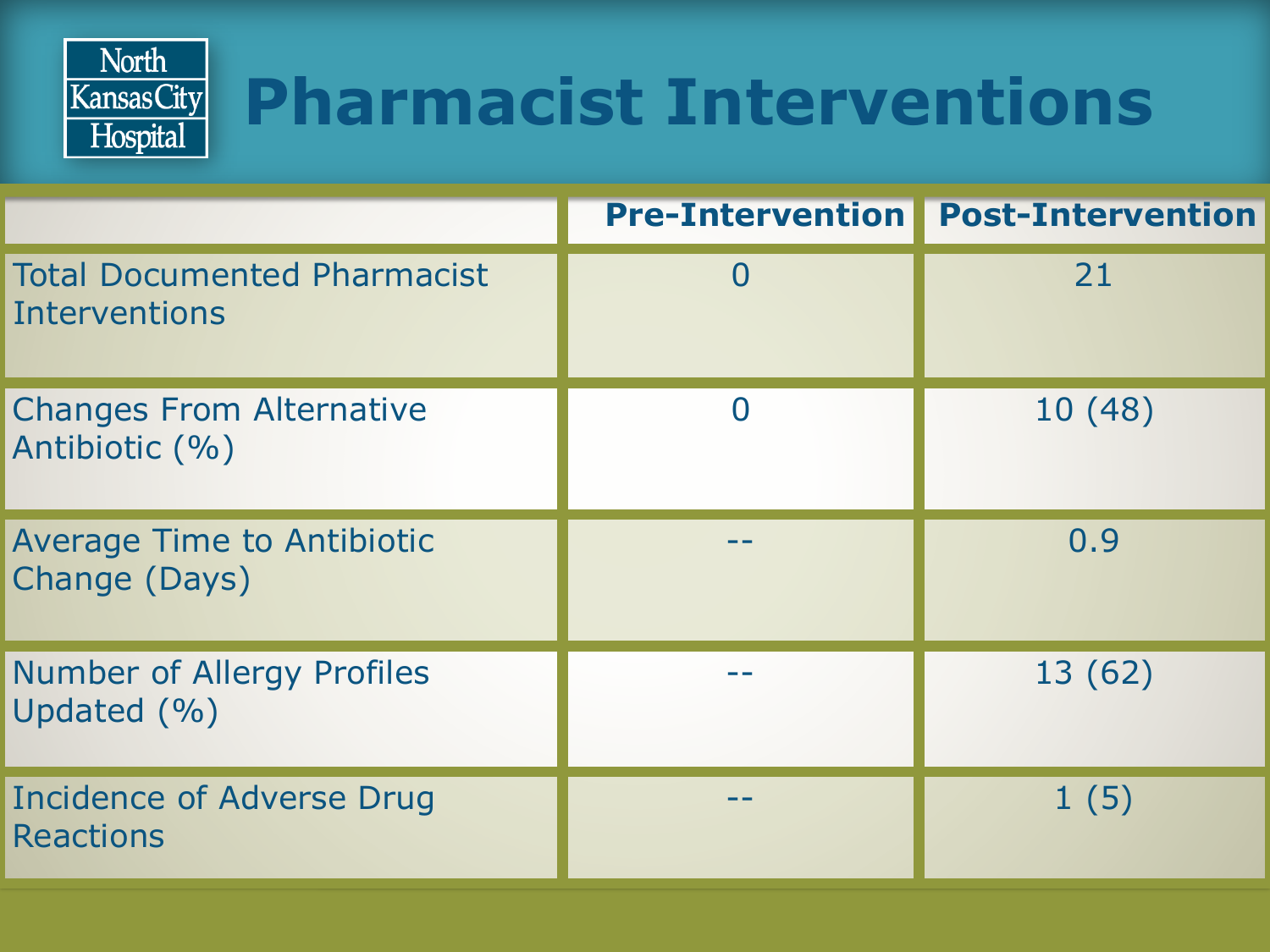![](_page_18_Picture_0.jpeg)

## **Limitations**

- Levofloxacin is guideline approved for community acquired pneumonia
- Use of random sample
- Documentation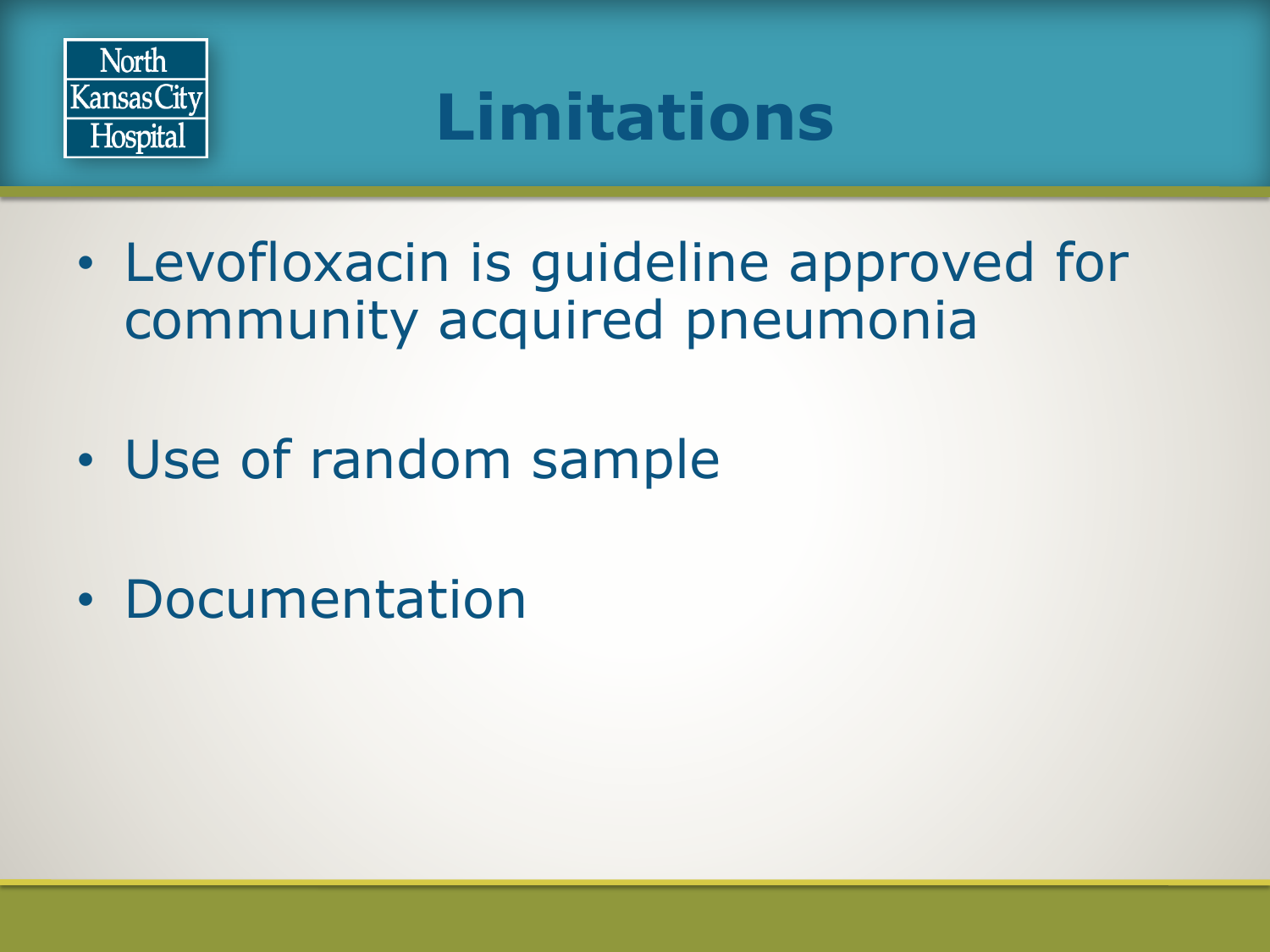![](_page_19_Picture_0.jpeg)

## **Future Endeavors**

- Development of consistent allergy history documentation process
- Increase number of interventions upon verification
- Reduce use of levofloxacin as first line treatment of community acquired pneumonia
- Expand allergy review to include surgical patients